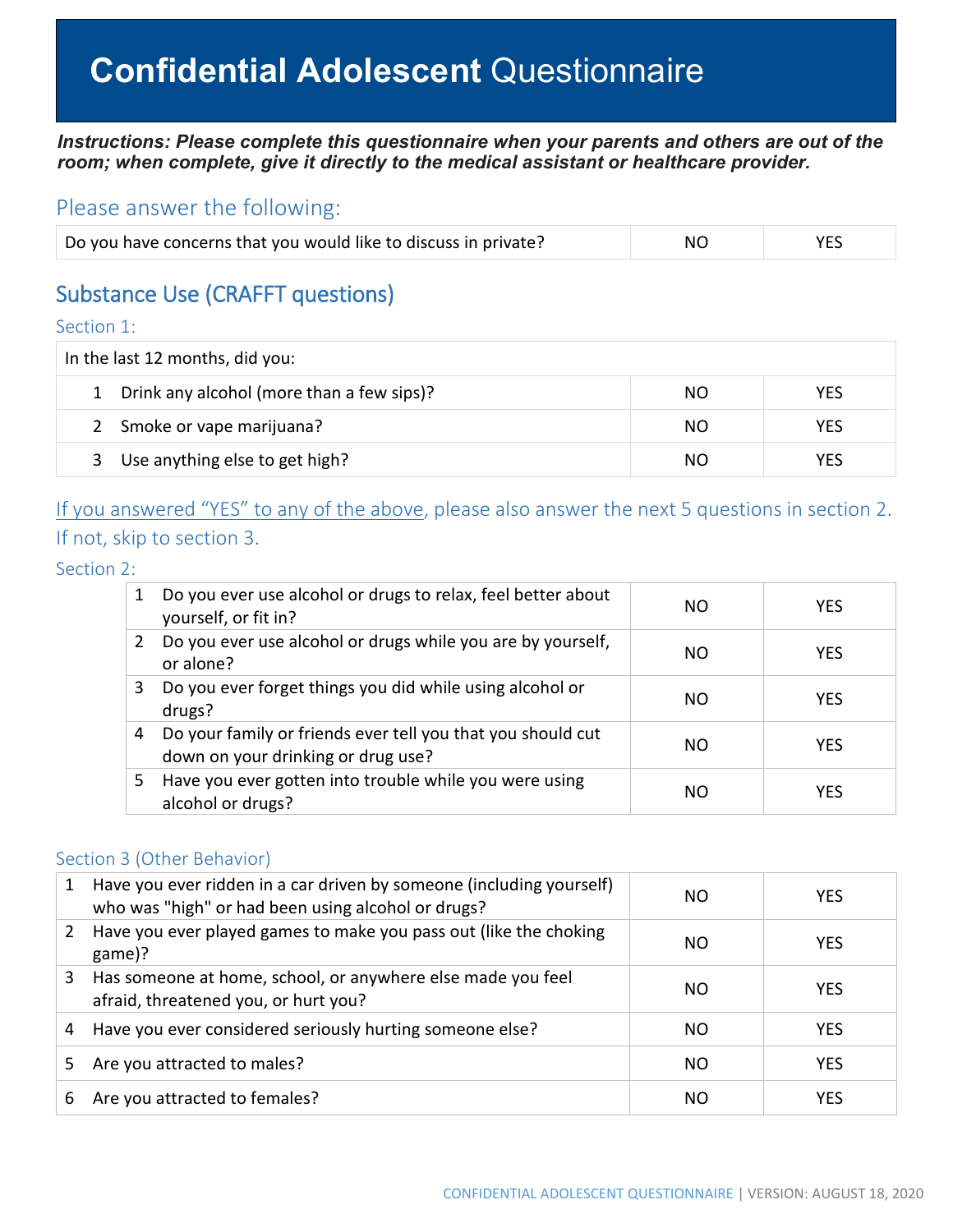| 7 | Are you, or do ever wonder, if you are gay, lesbian, bisexual, or                                                                                 | NO.       | <b>YES</b> |
|---|---------------------------------------------------------------------------------------------------------------------------------------------------|-----------|------------|
|   | transgender?                                                                                                                                      |           |            |
| 8 | Have you ever been forced or pressured to do something sexual that<br>you did not want to do?                                                     | NO.       | <b>YES</b> |
| 9 | Have you ever had sex (including intercourse or oral sex)?<br>(IF NO, SKIP TO THE NEXT SECTION ON TOBACCO USE. IF YES,<br>FILL OUT QUESTIONS A-C) | NO.       | <b>YES</b> |
|   | A Are you using a method to prevent pregnancy?                                                                                                    | NO.       | <b>YES</b> |
|   | If yes, what method?                                                                                                                              |           |            |
|   | Have you ever been pregnant or gotten someone pregnant?<br>B                                                                                      | <b>NO</b> | <b>YES</b> |
|   | Do you think you or your partner could have a sexually<br>C<br>transmitted infection?                                                             | NO.       | <b>YES</b> |

## Tobacco Use

#### Section 4:

| Have you ever smoked cigarettes, vaped or chewed tobacco? (circle below) |            |  |  |  |  |
|--------------------------------------------------------------------------|------------|--|--|--|--|
| <b>NEVER</b>                                                             |            |  |  |  |  |
| <b>SOMETIMES</b>                                                         |            |  |  |  |  |
| <b>DAILY</b>                                                             | HOW OFTEN? |  |  |  |  |
| DATE QUIT:<br>QUIT                                                       |            |  |  |  |  |
| Passive smoke exposure (I do not smoke, but someone else at home does)   |            |  |  |  |  |

## If you have ever vaped or used any tobacco products, then answer the following questions:

| 1 | When did you first start?                                                            |                  |    |  |
|---|--------------------------------------------------------------------------------------|------------------|----|--|
| 2 | Number of e-cigs/pens/cigarettes/packs/can do you use in a typical<br>day (or week)? |                  |    |  |
|   |                                                                                      | Cigarettes       |    |  |
| 3 | What products? (circle any that apply)                                               | E-cigs/vape pens |    |  |
|   |                                                                                      | Chew/snuff       |    |  |
|   |                                                                                      | Other            |    |  |
| 4 | If you smoke/vape, would you like to quit?                                           | YES              | NO |  |